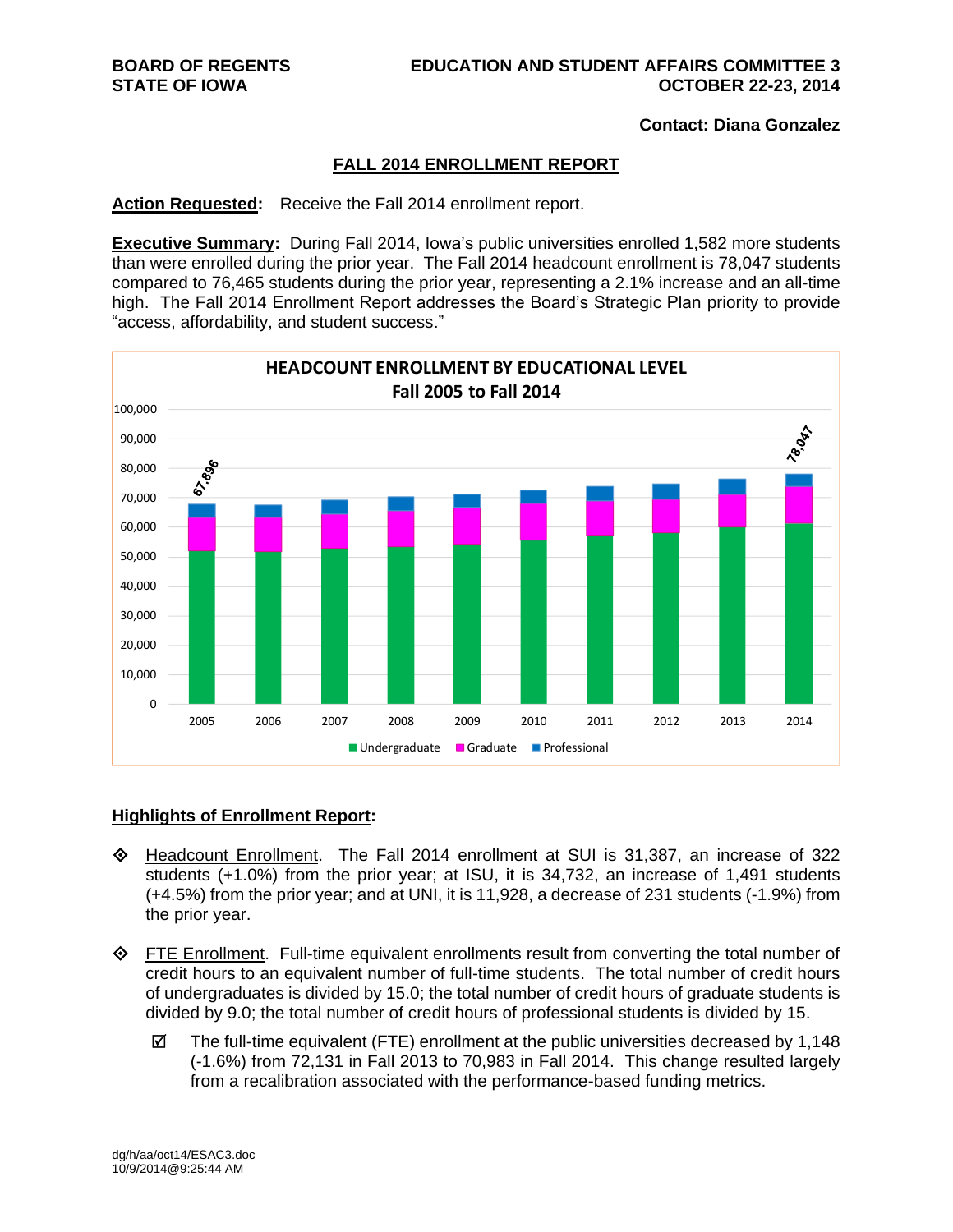- $\boxtimes$  The index of FTE to headcount enrollment for Fall 2014 was 0.91 in Fall 2014 which was a decrease from 0.94 in the prior year. The FTE ratios ranged from 0.86 at UNI, 0.88 at SUI, and 0.95 at ISU.
	- $\boxtimes$  Part-time students, most of whom are graduate or professional students, make up less than 15% of the total enrollment.
- $\diamondsuit$  Residence. Approximately 61% of all students enrolled at the public universities are residents of Iowa. The number of resident students increased by 191 students (+0.4%) from 47,608 in Fall 2013 to 47,799 in Fall 2014. This is the second year of an increase after three years of decreases in the total number of resident students.
	- $\boxtimes$  Approximately 65% of all undergraduate students at the public universities are residents of Iowa. The number of resident undergraduate students increased by 238 students (+0.6%) from 39,432 in Fall 2013 to 39,670 in Fall 2014.
- **Enrollment by college and program.** At the University of Iowa, the largest enrollments are in the College of Liberal Arts and Sciences (52.6%) and the College of Business (10.5%). At Iowa State University, the largest enrollments are in the College of Engineering (25.3%) and the College of Liberal Arts and Sciences (23.4%). At the University of Northern Iowa, the largest enrollments are in the College of Humanities, Arts, and Sciences (32.2%) and the College of Education (23.3%).
	- $\boxtimes$  At SUI, the programs with the largest undergraduate enrollment are Psychology (1,061), Human Physiology (771), and Communication Studies (727). There are 435 students formally admitted into a teacher preparation program which is a decrease of 64 students (-12.8%) from the prior year.
	- $\boxtimes$  At ISU, the programs with the largest undergraduate enrollment are Mechanical Engineering (1,914), Kinesiology and Health (1,205), and Animal Science (922). There are 719 students formally admitted into a teacher preparation program which is an increase of 119 students (+19.8%) from the prior year.
	- $\boxtimes$  At UNI, the programs with the largest undergraduate enrollment are Elementary Education and Teaching (1,174), Business Administration and Management (610), and General Studies (499). There are 2,461 students formally admitted into a teacher preparation program which is a decrease of 80 students (-3.1%) from the prior year.
- $\Diamond$  Diversity<sup>1</sup>. The number of racial/ethnic minority students at the public universities increased by 1,017 students (+11.5%) from 8,880 in Fall 2013 to 9,897 in Fall 2014. This is the largest number of racial/ethnic minority students ever at the public universities and represents 12.7% of the total Fall 2014 enrollment.
	- $\boxtimes$  Approximately 58% of the racial/ethnic minority students at the public universities are Iowa residents. The number of resident racial/ethnic minority students increased by 670 students (+13.2%) from 5,080 in Fall 2013 to 5,750 in Fall 2014.
	- $\boxtimes$  The number of undergraduate racial/ethnic minority students at the public universities increased by 634 students (+8.8%) from 7,212 in Fall 2013 to 7,846 in Fall 2014. The number of resident undergraduate racial/ethnic minority students at the public universities increased by 272 students (+6.3%) from 4,314 in Fall 2013 to 4,586 in Fall 2014.

dg/h/aa/oct14/ESAC3.doc 10/9/2014@9:25:44 AM  $\overline{a}$ <sup>1</sup> Does not include international students.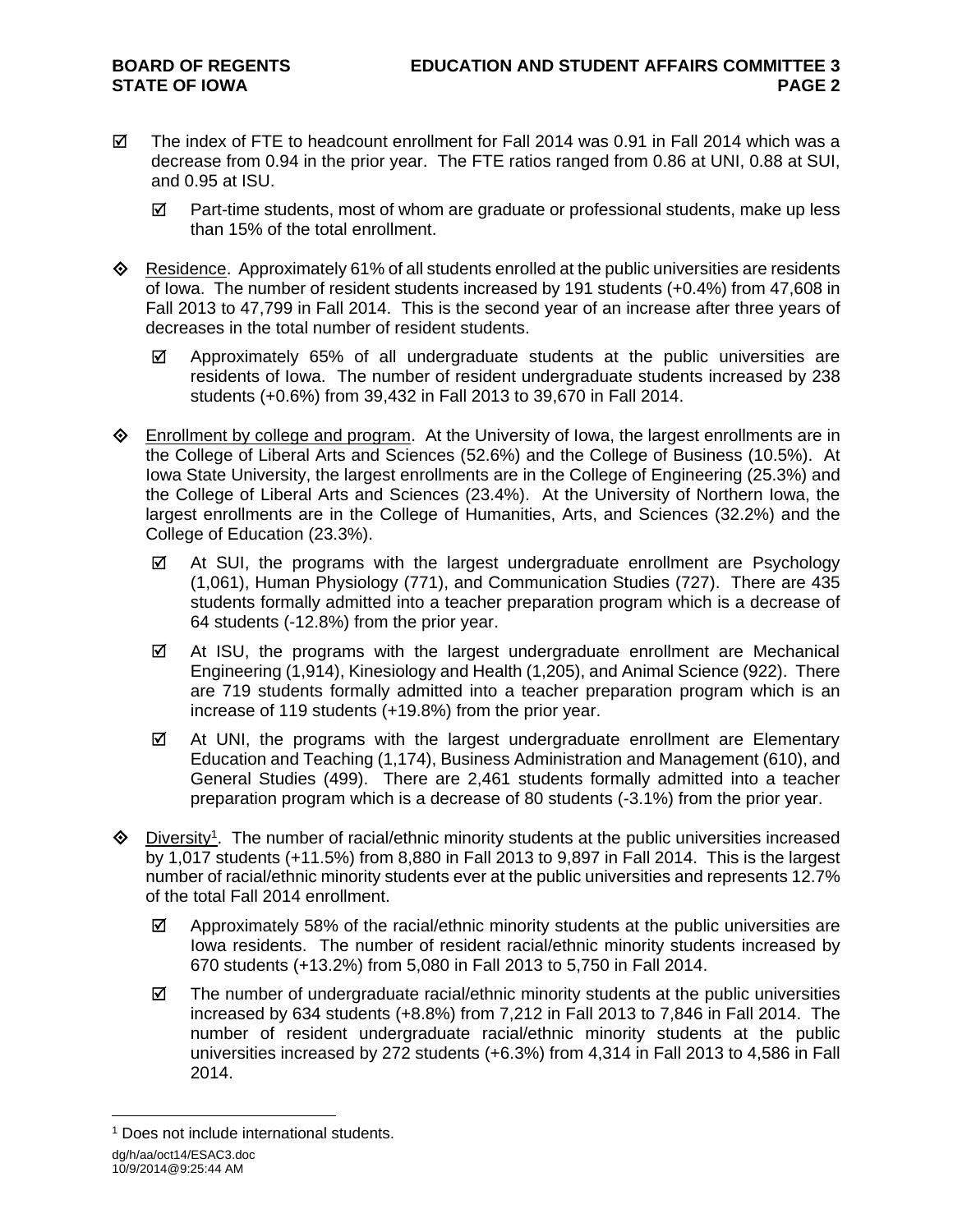- $\boxtimes$  The number of new freshmen racial/ethnic minority students at the public universities increased by 185 (+10.9%) from 1,692 in Fall 2013 to 1,877 in Fall 2014. The number of resident new freshmen racial/ethnic minority students at the public universities increased by 99 students (+11.6%) from 851 in Fall 2013 to 950 in Fall 2014.
- $\Diamond$  New Freshmen. The number of new freshmen at the public universities increased by 233 students (+1.9%) from 12,271 in Fall 2013 to 12,504 in Fall 2014.
	- $\boxtimes$  There were 48,000 new freshman applicants to the public universities for Fall 2014 which represents an increase of 4,722 (+10.9%) from Fall 2013. Of the total number of applicants, 39,417 (82.1%) were admitted, which represents an increase of 3,687 (+10.3%) from the prior year. Of the total number admitted, 12,504 (31.7%) enrolled as new freshmen at the public universities in Fall 2014.
	- $\boxtimes$  The mean ACT scores for entering freshmen at the public universities in Fall 2014 ranged from 22.7 to 25.3 compared to the national mean of 21.0 and the state mean of 22.0.
		- In Fall 2014, the state mean decreased from 22.1 in the prior year to 22.0 while the national mean increased from 20.9 in Fall 2013 to 21.0 in Fall 2014. At ISU and SUI, the mean ACT score increased from the prior year by 0.1 point each. At UNI, the ACT mean decreased from 22.8 in Fall 2013 to 22.7 in Fall 2014.
	- $\boxtimes$  The entering class of 2014 was the sixth cohort of new, direct from high school students who were admitted under the Regent Admission Index Board of Regents admission policy. Of the total number of new freshmen who enrolled,<sup>2</sup> only 750 (6.0%) students had an RAI  $<$ 245. $3$
- $\Diamond$  Undergraduates. The number of undergraduates at the public universities increased by 1,376 students (+2.3%) from 60,013 in Fall 2013 to 61,389 in Fall 2014.
- Graduate-Master's Students. The number of graduate-Master's students at the public universities increased by 78 students (+1.3%) from 6,122 in Fall 2013 to 6,200 in Fall 2014.
- $\Diamond$  Graduate-Doctoral Students. The number of graduate-doctoral students at the public universities decreased by 51 students (-1.0%) from 4,980 in Fall 2013 to 4,929 in Fall 2014.
- $\diamond$  Professional Students. The number of students in professional programs at the University of Iowa and Iowa State University decreased by 17 students (-0.7%) from 2,421 in Fall 2013 to 2,404 in Fall 2014. The decrease is due in large part to a readjustment of the number of students who were counted as professional students. For instance, MBA students at the University of Iowa were formerly counted as professional students but are now classified as graduate-master's students.
- $\diamond$  International Students. The number of international students at the public universities increased by 551 students (+6.8%) from 8,064 in Fall 2013 to 8,615 in Fall 2014. The majority of international students (86.9%) were from Asia (Attachment D).

 $\overline{a}$ 

<sup>&</sup>lt;sup>2</sup> Excludes international students or students without an RAI. Iowa State University and the University of Northern Iowa impute an RAI for those students without high school rank while the University of Iowa does not impute an RAI.

<sup>&</sup>lt;sup>3</sup> A Regent Admission Index (RAI) greater than or equal to 245, in addition to completion of the required core subjects, qualifies an Iowa resident for automatic admission to any Iowa public university.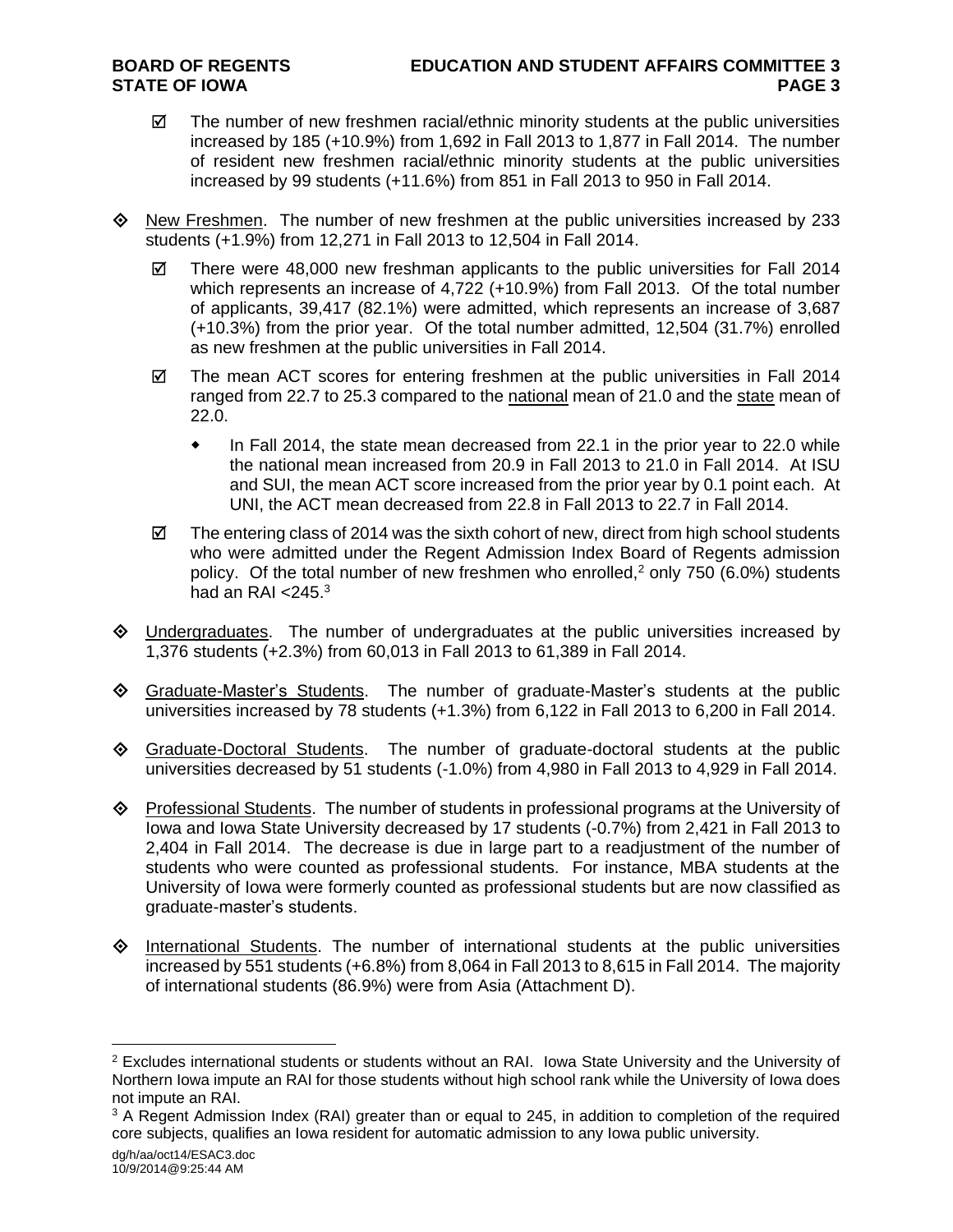- $\diamondsuit$  Students with Disabilities. The number of self-identified students with disabilities at the public universities increased by 456 students (+26.6%) from 1,716 in Fall 2013 to 2,172 in Fall 2014. The three public universities provide a variety of services and accommodations to students with disabilities, including extended deadlines; special housing arrangements; and course materials and exams in electronic format.
- $\Diamond$  Transfer Students. The number of transfer students at the public universities decreased by 109 students (-2.6%) from 4,145 in Fall 2013 to 4,036 in Fall 2014. All three universities had decreases from the prior year, 17 (-1.5%), 82 (-4.0%), and 10 (-1.0%), respectively.
	- $\boxtimes$  Approximately 63% (2,541) of all transfer students at the public universities in Fall 2014 were from Iowa public community colleges.
	- $\boxtimes$  In Fall 2013, there were 94,234 students enrolled in lowa community colleges which represents a decrease of 6.3% from the prior year; approximately 66% (61,866) were enrolled in college parallel (transfer) programs at the community colleges. 4
	- $\boxtimes$  During FY 2013, 4,457 Iowa community college students received an associate of arts award; and 4,406 Iowa community college students received an associate of science award.<sup>4</sup>
- $\Diamond$  Enrollment by Gender. The number of women enrolled at the public universities decreased by 415 (-1.1%) from 38,652 in Fall 2013 to 38,237 in Fall 2014. The number of men enrolled at the public universities increased by 1,997 (+5.3%) from 37,813 in Fall 2013 to 39,810 in Fall 2014.
- $\Diamond$  Graduates. During the 2013-14 academic year, there were 16,367 graduates who earned 16,738 degrees at the public universities. The number of graduates increased by 491 (+3.1%) and the number of degrees increased by 493 (+3.1%) from the prior year.
- $\Diamond$  Veterans. In Fall 2014, the number of students at the public universities receiving V.A. benefits decreased by 164 students (-11.8%) from 1,388 in Fall 2013 to 1,224 in Fall 2014. The number of veterans attending the public universities who were not receiving V.A. benefits was 330 in Fall 2014.
- $\diamondsuit$  STEM Enrollment. The enrollment of students in STEM-related programs at the public universities increased by 1,210 students (+3.8%) between Fall 2013 and Fall 2014 from 32,098 to 33,308.
- $\diamondsuit$  STEM Graduates. The number of graduates from STEM-related programs at the public universities increased by 254 students (+4.3%) between Fall 2012 and Fall 2013 from 5,966 to 6,220.

 $\overline{a}$ 

dg/h/aa/oct14/ESAC3.doc 10/9/2014@9:25:44 AM <sup>4</sup> Source: Condition of Iowa Community Colleges 2013.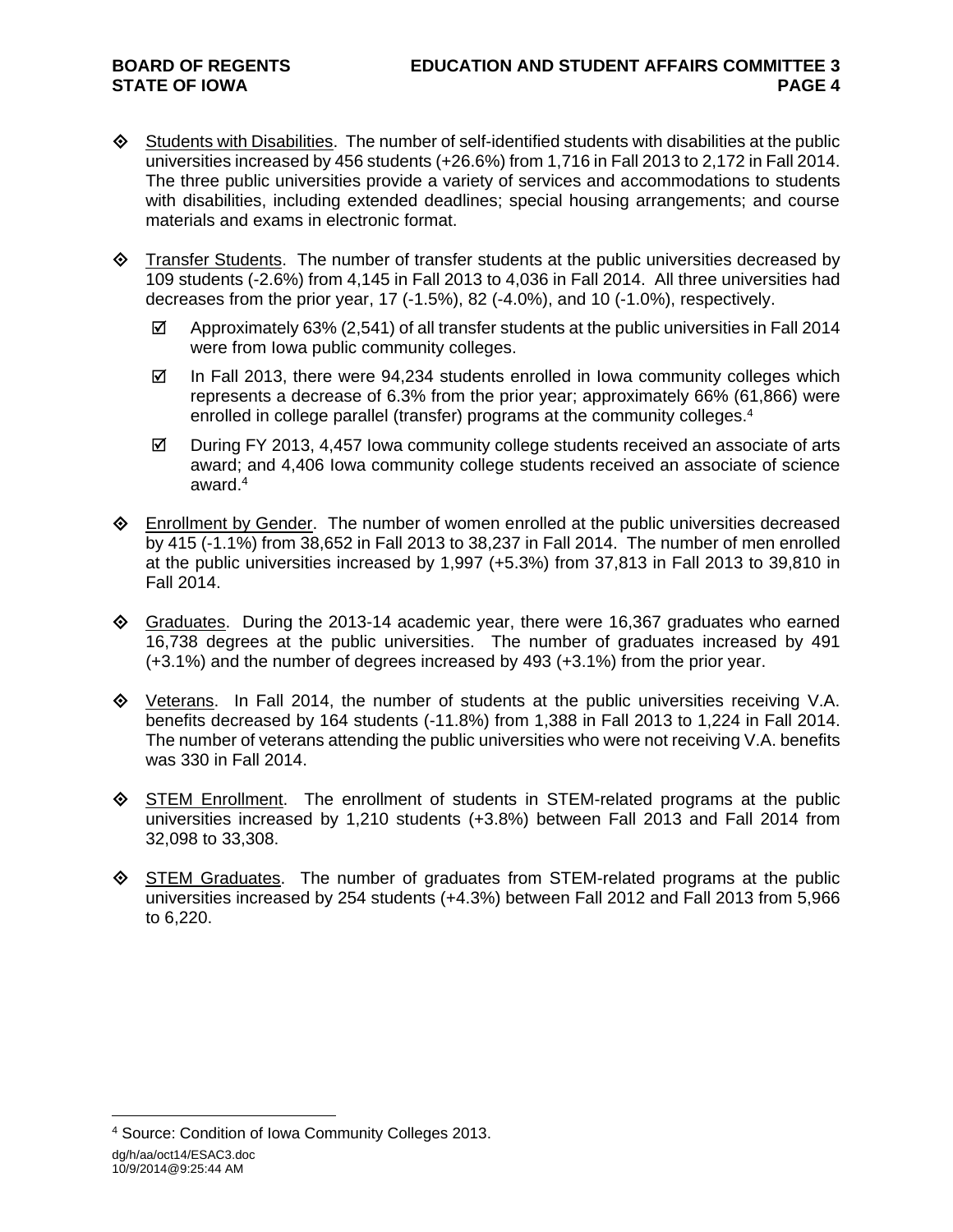- $\Diamond$  Special Schools. The special schools provide statewide services<sup>5</sup> to students who are identified by their local school district and for whom Individualized Education Programs are developed. This number can fluctuate from year to year.
	- $\boxtimes$  In Fall 2014, the total number of students served on-campus by the Iowa School for the Deaf was 106, which is a decrease of two (-1.9%) students from the prior year. There were 93 Iowa resident students and 13 non-resident students served on-campus. The number of Iowa resident students decreased by three (-3.1%) while the number of non-resident students served on campus increased by one (+8.3%) from the prior year. There were no students served off-campus by the School in Fall 2014 or in the prior year.
	- $\boxtimes$  In Fall 2014, there was no on-campus enrollment at the Vinton campus. The lowa Educational Services for Blind and Visually Impaired (IESBVI) served 562 statewide students in Fall 2014, which is an increase of four students (+0.7%) from the prior year.
- **♦** Enrollment Projections.
	- Enrollment at the public universities is projected to increase by 6,545 students  $(+8.4\%)$ from 78,047 students in Fall 2014 to 84,592 in Fall 2024.
	- $\boxtimes$  SUI and ISU under projected their next year's enrollments for Fall 2014 while UNI over projected its next year's enrollment for Fall 2014.
	- $\boxtimes$  The special schools did not project on- or off-campus enrollments because the services they provide are determined by the number of students identified by the local school districts and for whom IEPs are developed.
- $\diamond$  Trends/Changes.
	- $\boxtimes$  This is the eighth consecutive enrollment increase for ISU and in the combined enrollment at the public universities during the past eight years. SUI and ISU experienced enrollment increases while UNI experienced an enrollment decrease in Fall 2014. This is the fourth year that SUI's enrollment surpassed 31,000 and the third for ISU. ISU experienced an all-time high enrollment in Fall 2014.
	- $\boxtimes$  During the past ten years, there has been a 3.0% decrease in the number of resident students at the public universities with a high of 50,654 in Fall 2003.
	- $\boxtimes$  During the past ten years, there has been an increase of 3,058 students (+32.4%) in the number of new freshmen. In Fall 2014, the combined new freshman enrollment at the public universities increased by 233 students (+1.9%) from 12,271 in Fall 2013 to 12,504 in Fall 2014; this is the second year of new freshman enrollments greater than 12,000. SUI and UNI both had increases in the number of new freshmen in Fall 2014  $(+4.6\%$  and  $+4.4\%$ , respectively).
	- $\boxtimes$  This is the eighth consecutive year of an enrollment increase in the number of undergraduates at the public universities. In Fall 2014, there was an increase of 1,376 students (+2.3%) from the prior year. During the past 10 years, there has been an increase of 8,680 undergraduate students (+16.5%) from 52,709 in Fall 2004 to 61,389 in Fall 2014.

 $\overline{a}$ <sup>5</sup> Off-campus students may receive more than one type of direct services.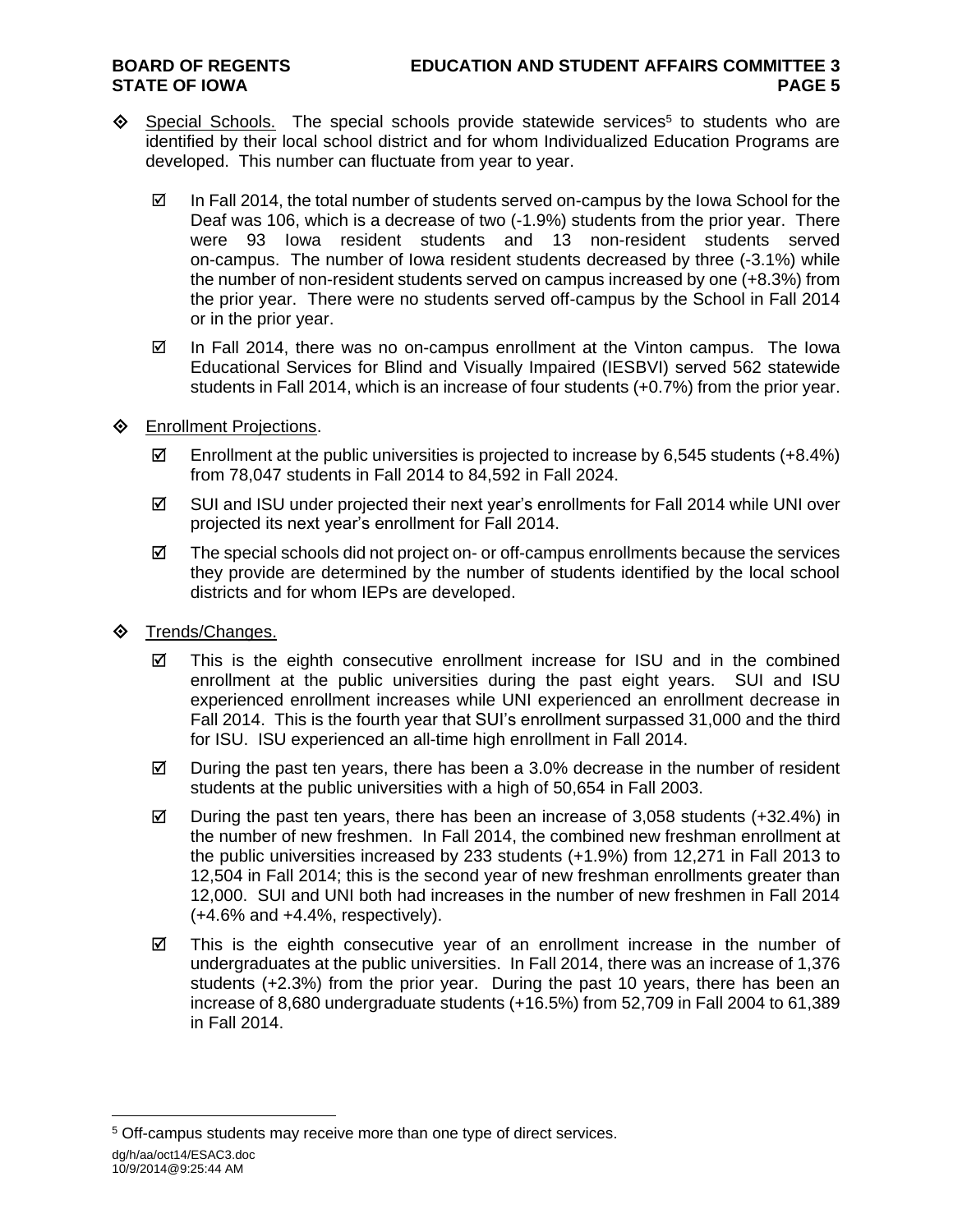- $\boxtimes$  This is the 17<sup>th</sup> consecutive year of an enrollment increase in the number of self-identified racial/ethnic minority students at the public universities, resulting in an all-time high enrollment (9,897) of racial/ethnic minority students. The proportion of racial/ethnic minority students at the Regent universities increased from 8.0% in Fall 2004 to 12.9% in Fall 2014.
	- SUI and ISU had increases every year in each of the last 10 years; UNI had increases in seven of the last 10 years in the number of racial/ethnic minority students.
- $\boxtimes$  The number of degrees awarded at the public universities has increased each year during the past five years. The number of degrees in 2013-2014 is the highest number (16,738) during the past 18 years. The number of graduates (16,368) in Fall 2014 had an increase (+3.1%) from the prior year.
- $\boxtimes$  Between 2007-2008 and 2011-2012, the number of public high school graduates fluctuated from a high of 34,573 in 2007-2008 to a low of 33,231 in 2011-2012.
	- In 2011-2012, there were 33,231 public high school graduates, which represents a decrease of 622 (-1.8%) from the prior year.
	- $\bullet$  In 2014-2015, the number of 12<sup>th</sup> graders in Iowa public high schools is expected to decrease by 298 (-0.8%) students from the prior year.<sup>7</sup>
	- $\bullet$  The number of 12<sup>th</sup> graders in Iowa public high schools is projected to increase by 338 students (+0.9%) between 2013-2014 and 2017-2018; however, a 1.1% decrease is expected between 2013-14 and 2015-16 with a slight increase (+2.1%) during the following two years.
	- Approximately 27% of the graduating class of 2013 indicated that they intended to pursue postsecondary education at a public four-year college.
- $\boxtimes$  In 2014, approximately 69% of the high school graduates (22,931)<sup>6</sup> took the ACT. Of those who took the ACT, 18,842 (82.2%) had a score of 18 or greater; 13,829 (60.3%) had a score of 21 or better. There were 3,120 (13.6%) racial/ethnic minority students who took the ACT.
- $\boxtimes$  In 2014, there were 7,357 new freshmen at the Regent universities who were lowa residents which was an increase of 115 students (+1.6%) from the prior year. This represents approximately 21.9% of the total number of public high school graduates in Iowa during that time.<sup>7</sup>
- $\boxtimes$  In 2013, there were 4,122 public high school graduates who were racial/ethnic minorities;  $3,048$  (73.9%) took the ACT. $8$
- $\boxtimes$  In Fall 2014, there were 950 new freshmen at the public universities who were lowa residents and racial/ethnic minorities, which represents 23.0% of the public high school graduates who were racial/ethnic minorities and 31.2% of the ACT test takers who were racial/ethnic minorities. The number of new freshmen at the public universities who were Iowa residents and racial/ethnic minorities in Fall 2014 increased by 99 (+11.6%) students from the prior year.

 $\overline{a}$ 

<sup>&</sup>lt;sup>6</sup> Source: Projections of high school graduates by the Western Interstate Commission for Higher Education.

<sup>7</sup> Condition of Education Report 2013.

<sup>8</sup> Source: ACT Profile Report – Iowa, Graduating Class of 2014.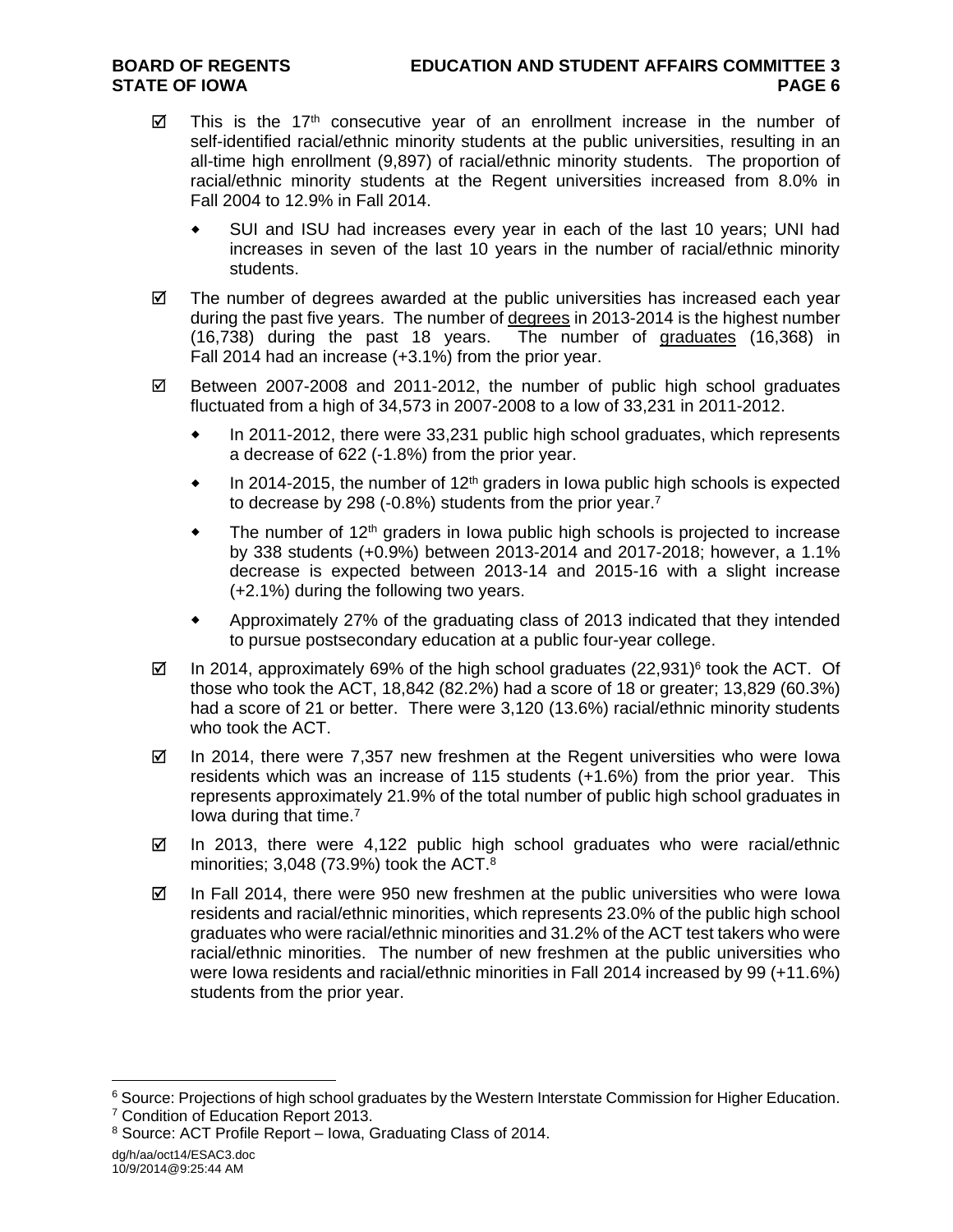- $\boxtimes$  The enrollment of undergraduates in STEM-related programs at the public universities increased by 1,432 (+5.9%) from 24,409 in Fall 2013 to 25,841 in Fall 2014. The enrollment of graduate students in STEM-related programs decreased by 233 (-4.1%) from 5,686 in Fall 2013 to 5,453 in Fall 2014. The enrollment of professional students in STEM-related programs increased by 11 students (+0.5%) from 2,003 in Fall 2013 to 2,014 in Fall 2014.
	- The number of women in STEM-related programs decreased by 1,626 (-10.8%) from 15,082 in Fall 2013 to 13,456 in Fall 2014.
- The data tables prepared for the Fall 2014 Enrollment Report are available on the Board of Regents website.
- $\Diamond$  Fall 2014 enrollment highlights provided by the institutions are available on pages 8-10.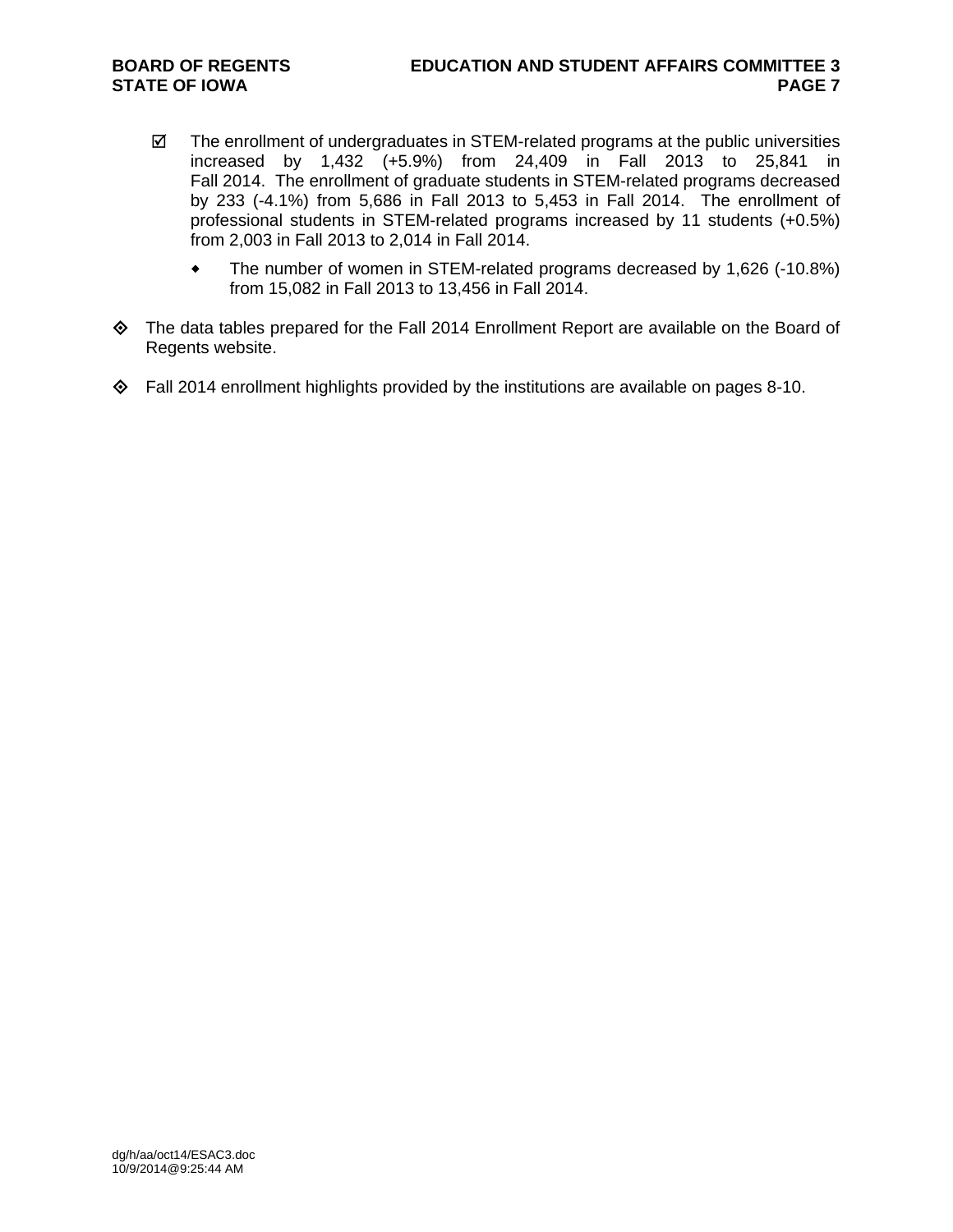# **INSTITUTIONAL HIGHLIGHTS**

#### **UNIVERSITY OF IOWA**

- $\boxtimes$  In Fall 2014, the University of Iowa enrolled 4,666 new first-year undergraduate students, the largest first-year undergraduate enrollment in the University's history. Forty-seven percent (or 2,197 students) of the first-year class are Iowa residents.
- $\boxtimes$  The total enrollment of 31,387 is an increase (by 322 students) over last year's enrollment of 31,065. This enrollment among other categories includes 22,354 undergraduate, 5,804 graduate, 1,417 post-doctoral, and 1,812 professional students.
- $\boxtimes$  The quality of the first-year undergraduate class continues to be strong as evidenced by a mean ACT composite score of 25.3, a slight increase over 2013.
- $\boxtimes$  Students who identify themselves as racial minority represent 19% of the incoming first-year undergraduate class. Among undergraduate students, 51% are women.
- $\boxtimes$  The University continues to be a welcoming place for veterans, with over 500 veterans taking courses this fall. The University was named a "Military Friendly" school by G.I. Jobs for the fifth straight year.
- $\boxtimes$  All qualified lowa applicants were admitted; resident students made up 54% of undergraduate students and 54% of all students on campus.
- $\boxtimes$  The University granted 7,129 total degrees in 2013-2014, an increase over 2012-2013 (7,053), reflecting the University's ongoing commitment to timely degree completion.
- $\boxtimes$  In summary, this year's first-year class represents a continuing commitment to the University's strategic goals for serving the state of Iowa by encouraging and promoting the enrollment of resident students, while being an attractive option for non-resident and international students. The University continues its long-standing commitment to making progress on its goals for timely degree completion and the diversity of our student body.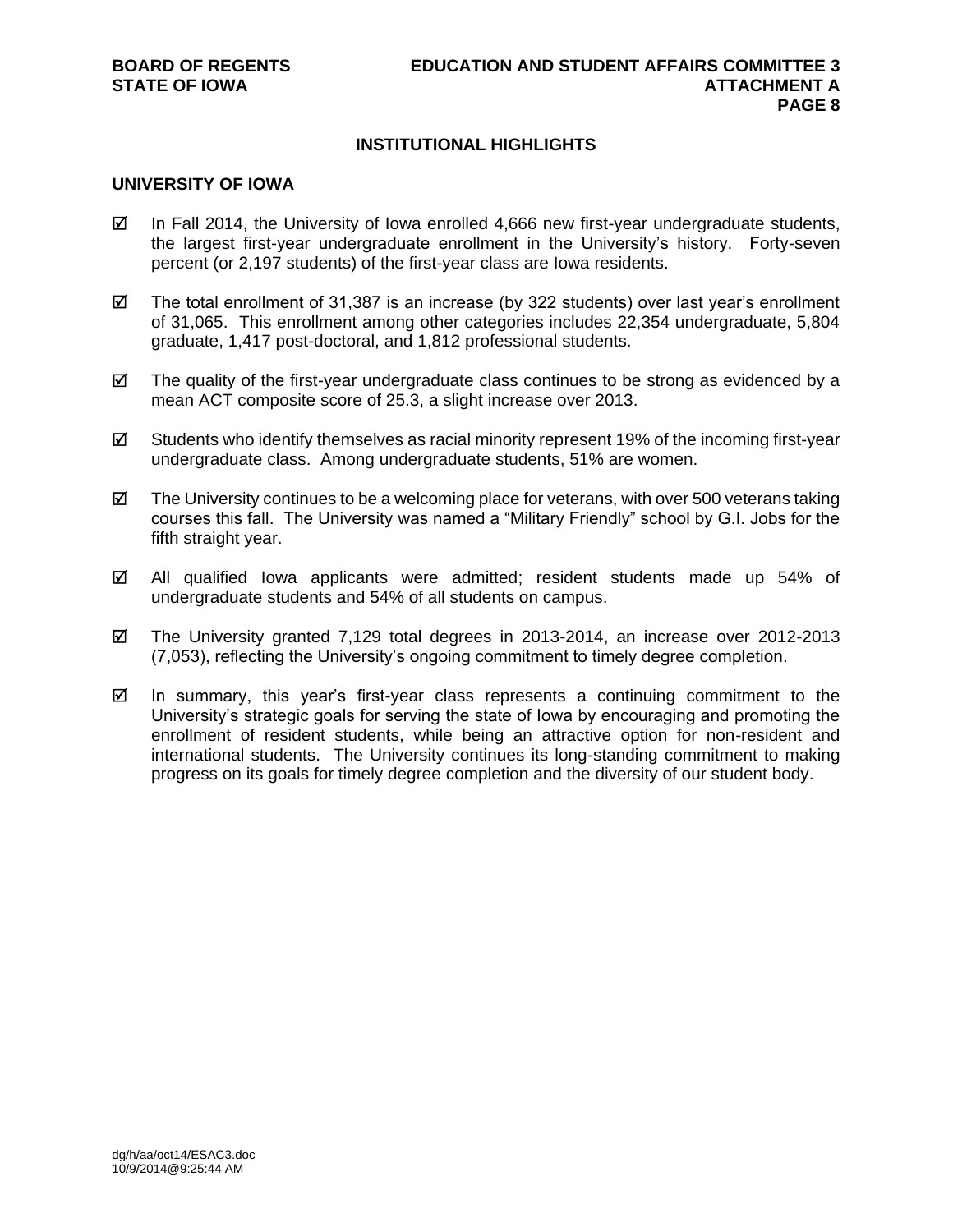# **IOWA STATE UNIVERSITY**

Fall 2014 marks the sixth year of record enrollment and the eighth consecutive year of growth at Iowa State University.

- $\boxtimes$  lowa State's fall 2014 total enrollment of 34,732 is the largest in school history, an increase of 4.3% percent (1,491 students) over the previous record of 33,241 in fall 2013.
- $\boxtimes$  The student body represents every lowa county, all 50 states, and 106 countries.
- $\boxtimes$  lowa State University has record undergraduate enrollment of 28,893, an increase of 1,234 students from fall 2013. Sixty four percent of Iowa State's 28,893 undergraduates are Iowans. Fall 2014 marks the highest resident undergraduate enrollment ever at Iowa State – 18,478. This fall's resident undergraduate enrollment tops the previous record of 18,009 set in 2013, which is 469 more in-state undergrads than enrolled at Iowa State last fall.
- $\boxtimes$  Iowa State has record Iowa resident enrollment of 20,260 an increase of 410 students or a 2.1% increase over fall 2013.
- $\boxtimes$  For the past eight years, Iowa State has met or exceeded the 8.5 percent minority enrollment goal set by the Iowa Board of Regents. U.S. multicultural enrollment is 4,065 (11.7 percent of total enrollment), a new record and an increase over last fall's 3,252 students. Iowa State welcomed a record number of U.S. multicultural new freshmen this fall – 802, which is up from last year's record of 782. Iowa State's total international student enrollment of 3,980 is also a record and represents an increase of 183 students from fall 2013.
- $\boxtimes$  More than one in five Iowa State students is either a U.S. multicultural student or an international student. Total U.S. multicultural and international enrollment is 8,045, or 23.16 percent of the student body. (The previous record set in fall 2013 was 7,486, or 22.52 percent of the student body.)
- $\boxtimes$  This year, lowa State has attracted its second largest freshman class ever 6,041 a decrease of less than 1% from last year. Each year Iowa State enrolls more Iowa high school graduates as new freshmen than any other four-year school. New resident freshmen enrollment is 3,509, the second largest number of new resident freshmen enrolled on record, down from 3,540 last year. This fall Iowa State welcomed a record number of nonresident new freshmen at 2,240, up from last year's record of 2,188, and 292, up from the 2010 record of 283. The qualifications of our incoming students remain high as demonstrated by consistent mean ACT scores, high school GPA and class rank.
- $\boxtimes$  New transfer student enrollment is 1,960, the second highest on record and down from last year's record of 2,042 students. Iowa State University remains the number one transfer destination for Iowa community college students--1,181 transfer students enrolled from Iowa's community colleges, the second highest on record and a decrease of 33 students from last year's record year.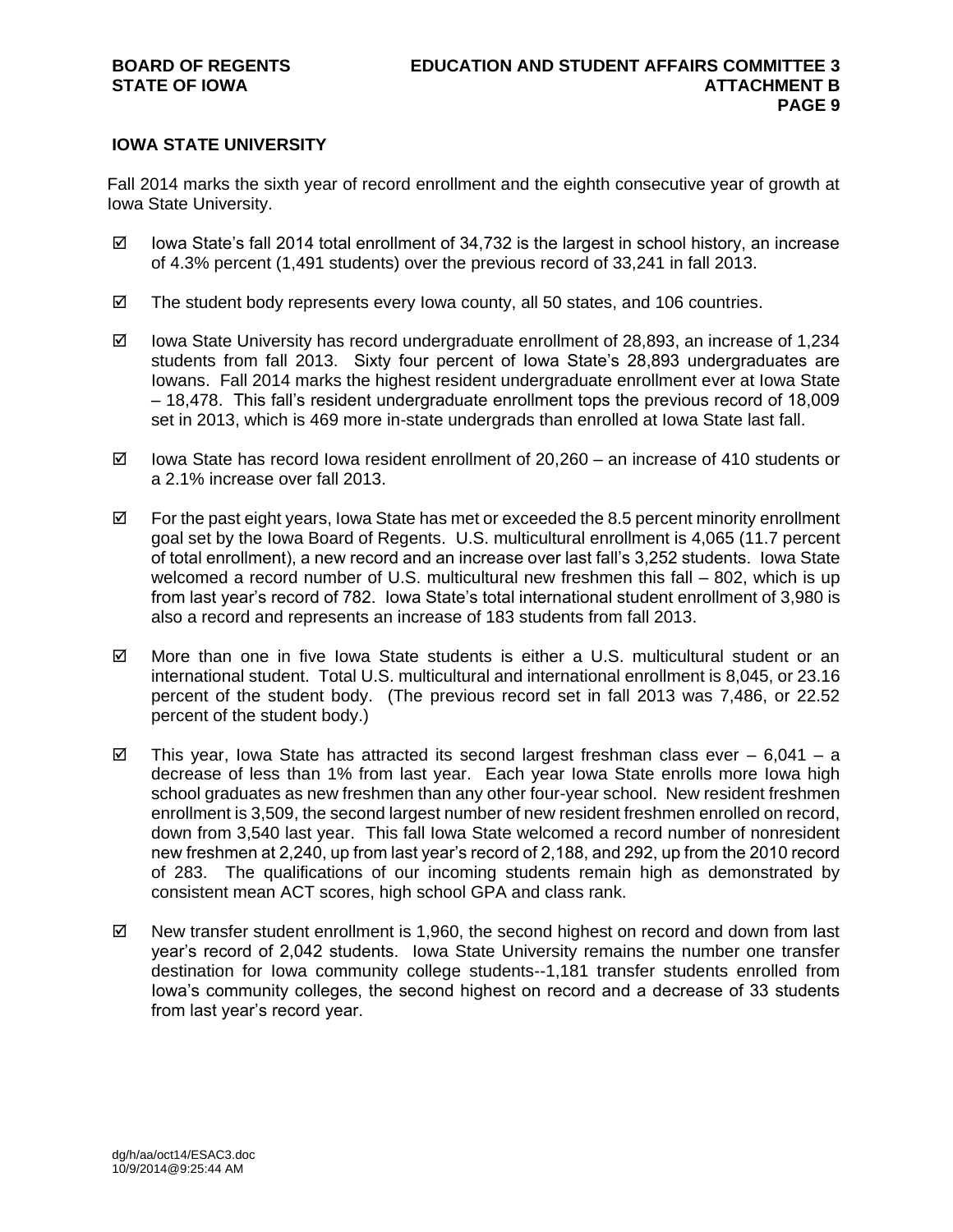# **UNIVERSITY OF NORTHERN IOWA**

- Total enrollment is 11,928 which is down 231 from fall 2013.
- $\div$  New freshmen enrollment is up 4.4 percent to a total of 1,797.
- $\cdot \cdot$  New transfer enrollment is down 0.9 percent to 904.
- $\div$  Our retention to the second year is 84.7 percent, which is up from the previous year of 82.9 percent.
- While our enrollment has declined over the past three years, our number of bachelor degrees granted has increased by 4.9 percent over the previous three year period.
- $\div$  Our enrollment of international students increased 20.4 percent to 626 students.
- $\cdot$  Our nonresident enrollment increased by 9.1 percent to 1,437 students.
- \* New minority students increased to 346, which is an increase of 17.3 percent over last year.
- $\div$  Our total minority enrollment increased by 86 students or 8.8 percent over last year.
- $\div$  The enrollment of minority students is 8.9 percent of the total student body, which is the highest percentage on record.